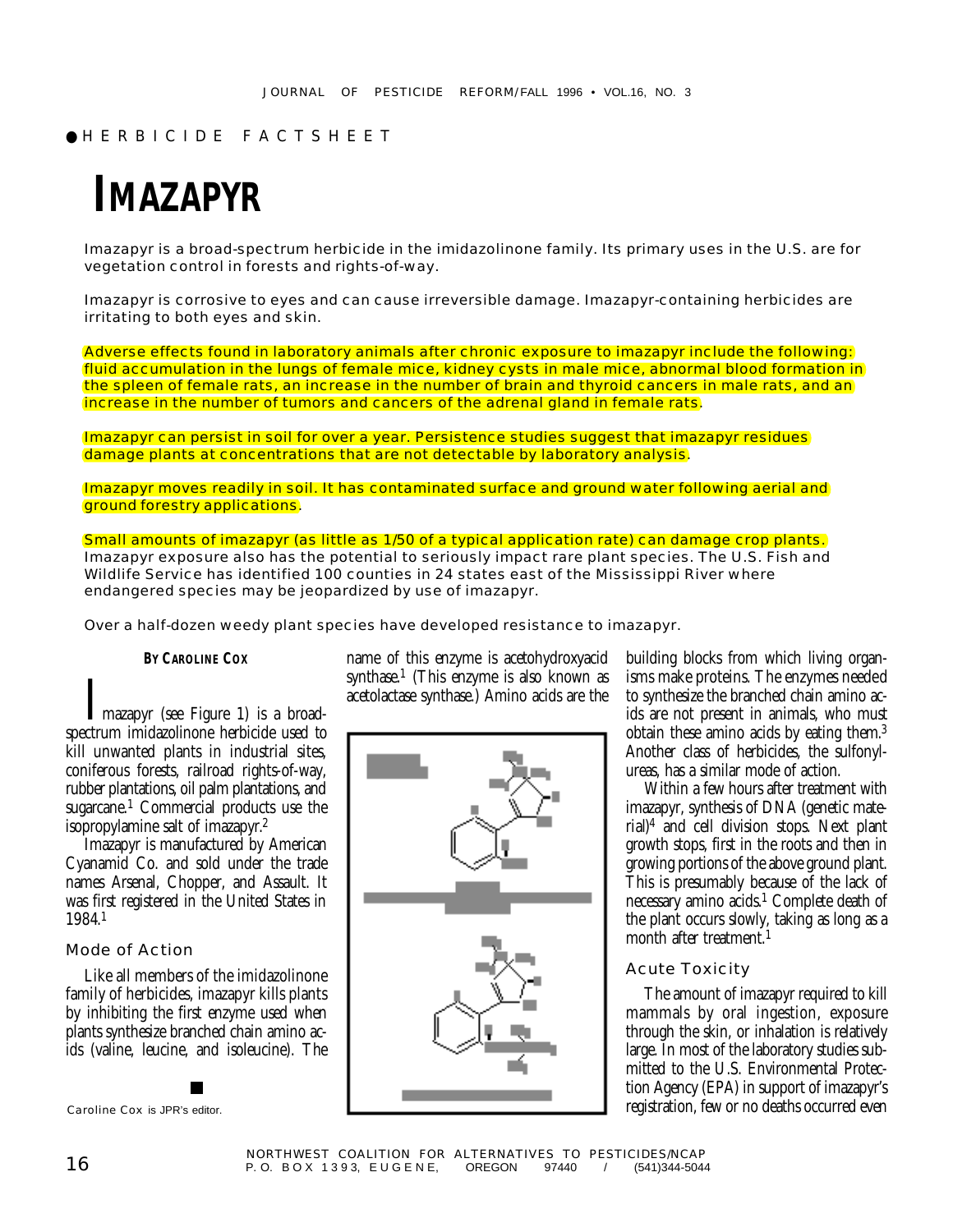at maximum doses. <sup>5</sup> However, effects other than death have been observed in tests of imazapyr's acute toxicity. Bleeding and congested lungs were observed in rabbits dermally exposed to imazapyr and in rats inhaling Arsenal Railroad Applicators Concentrate or Arsenal Herbicide Applicators Concentrate. 6,7,8 Congestion of the kidney, liver, and intestine was also observed in laboratory tests.<sup>8</sup>

## Eye irritation

Imazapyr is "corrosive" to the eyes and "causes irreversible eye damage." 8 Imazapyrcontaining products are also irritating to the eyes: Arsenal Herbicide Railroad Applicators Concentrate caused eye irritation which subsided by 24 hours post-treatment, 9 and Arsenal caused eye irritation which subsided by 72 hours post-treatment.<sup>8</sup>

#### Skin irritation

Arsenal caused reddening, scaling, and crusting of treated skin at all doses tested in rabbits dermally exposed over a 21 day period. <sup>10</sup>With a single exposure, Arsenal and Arsenal Herbicide Railroad Applicators Concentrate caused swelling and redness, or just redness depending on whether or not the skin was abraded. 6,8

#### Subchronic Toxicity

Oral administration of imazapyr to female rabbits over a 12 day period caused stomach ulcers and intestinal lesions at most doses <mark>tested.<sup>10</sup></mark>

### Chronic Toxicity

Laboratory studies in which mice were fed imazapyr for two years found the following chronic effects: fluid accumulation in the air sacs of the lungs in females; an increased incidence of congestion of the brain in females; and an increased incidence of kidney cysts in males. <sup>11</sup> In a two year feeding study with female rats, different symptoms were observed: an increase in abnormal blood formation in the spleen; an increase of blood pooling in the liver; an increase in thyroid cysts;<sup>12</sup> and a decrease in food efficiency (the ability to transform ingested food into body weight gain). 13 Most of these effects were not considered

significant by EPA.<sup>5</sup>

There are no publicly available data concerning chronic effects of imazapyr-containing products.

## Reproductive Effects

In a review of imazapyr toxicity concluded in 1992, the U.S. Forest Service and two other federal agencies concluded that "the potential for causing adverse effects on fertility or reproduction has not been determined at this time." <sup>14</sup> This is the most recent publicly available information. There are no publicly available data regarding the reproductive hazards posed by imazapyr-containing products.

### **Carcinogenicity**

EPA has evaluated the potential of imazapyr to cause cancer and placed it in Class E, "evidence of noncarcinogenicity." 15 However, it is important to look at the data produced by the two-year feeding studies of both rats and mice on which this evaluation was based. The study using rats indicated the following carcinogenicity concerns: an increase in the number of brain tumors in male rats, an increase in the number of thyroid tumors and cancers in male rats, and an increase in the number of tumors and cancers of the adrenal glands in female rats.<sup>12</sup> EPA found that the frequency of thyroid and adrenal gland tumors and cancers did not increase above the levels found in other studies done by the same laboratory. 12 With respect to the brain tumors, American Cyanamid reanalyzed tissues from the original study. They discovered an additional tumor in the high-dose group, as well as an additional tumor in the untreated (control) group. EPA found that with the addition of the new data the increased incidence of brain tumors was no longer statistically significant.<sup>5</sup>

There is no publicly available data considering the carcinogenicity of imazapyrcontaining products.

#### Effects on Nontarget Plants

Like all broad spectrum herbicides, imazapyr efficiently kills most plants with which it comes in contact, even those not intended as targets of the herbicide. In addition to this acute toxicity to plants, a variety of other impacts have been reported in nontarget plants exposed to imazapyr. These include hazards to endangered species, increased susceptibility to disease, and disruption of nutrient cycling in soil.

**Endangered species:** Rare plants are particularly at risk from herbicide exposure because the loss of a few individuals can have significant consequences for a small population. EPA states that "a number of terrestrial and aquatic plant species are listed as being at jeopardy from the use of herbicides and that "jeopardy will also occur from the used of Arsenal." <sup>16</sup> The Fish and Wildlife Service has identified 100 counties in 24 states where endangered species could be at risk from forestry use of Arsenal. (See Figure 2 for a map of these counties in the southeastern U.S.) No such analysis for western states is publicly available.

**Plant disease:** When used in combination with the herbicide diuron, imazapyr



Counties containing endangered species that could be jeopardized by use of imazapyr. Similar information is available for most states east of the Mississippi River.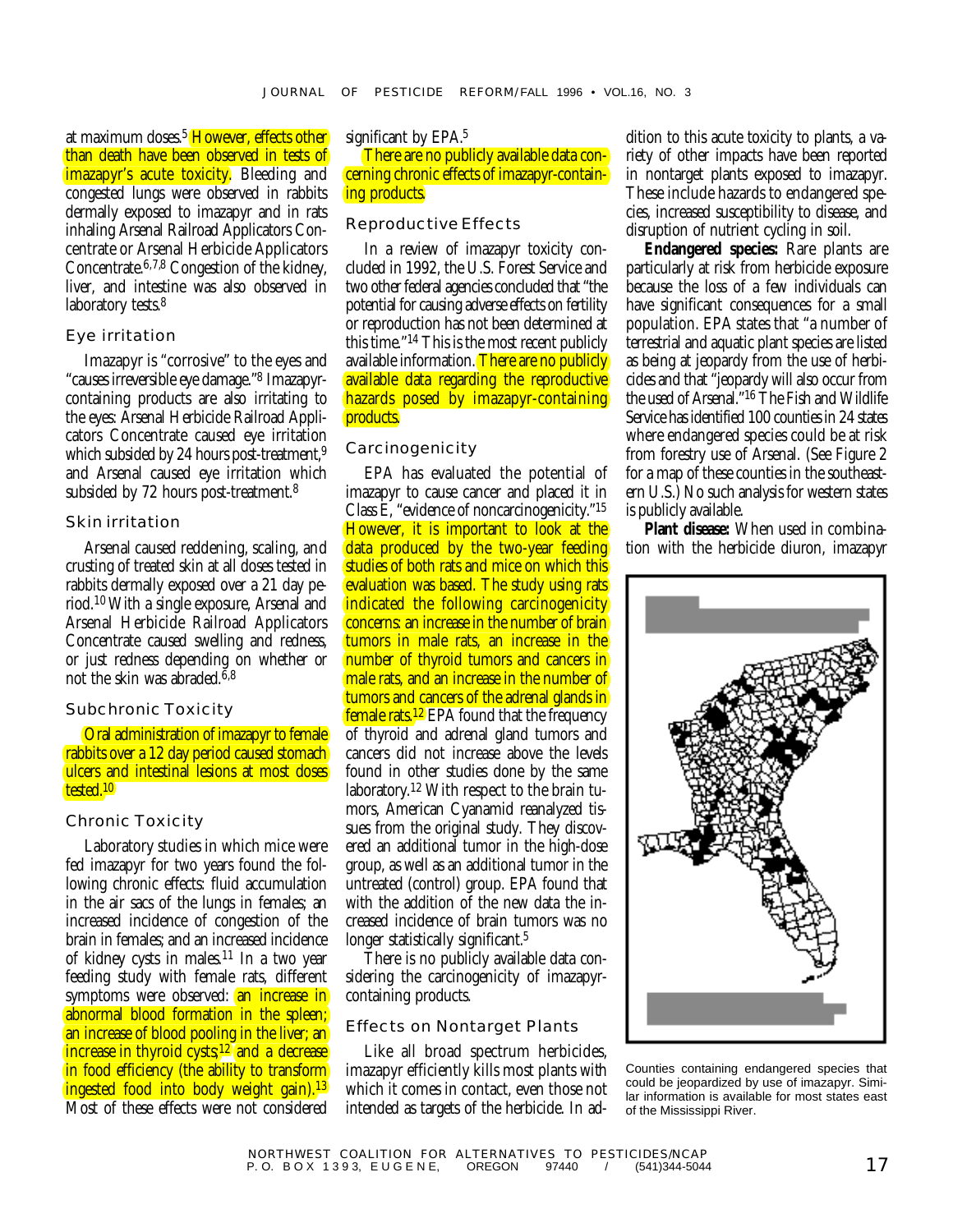

Imazapyr in soil damaged plants for longer than it is detectable through laboratory analysis. This difference is much greater than geographical differences in persistence.

increased the severity of the fungal leaf disease *Tubakia dryina* on water oak (*Quercus nigra*). The disease resulted in a significant decrease in stem growth when trees were exposed to the herbicides. 17

**Nutrient cycling:** Decomposition of plant material (cellulose) is an important component of cycling nutrients through an ecosystem. Imazapyr can disrupt this cycling. In laboratory tests, imazapyr treatment of soil slowed decomposition of cellulose, and decreased the activity of an enzyme used by

soil microbes to break down cellulose. 18

# Effects on Animals

According to three federal agencies, imazapyr's acute oral toxicity to birds, fish, and water fleas is low. <sup>14</sup> No studies have been conducted on imazapyr's chronic toxicity to any of these animals,  $14$  although a related herbicide (imazamethabenz-methyl) has high chronic toxicity to fish, with effects occurring at concentrations of less than 1 part per million.<sup>19</sup> In addition, there are no studies about the chronic toxicity of imazapyr-containing products. 14

#### Persistence in Soil

Overall, imazapyr is a persistent herbicide. Persistence in field studies varies from 6020 to 436 days, 21 with many studies reporting persistence of over a year. 21-23 (See Figure 3.) These are minimum estimates of persistence because imazapyr persisted, in most cases, until the last date tested.

Soil persistence of imazapyr, as with any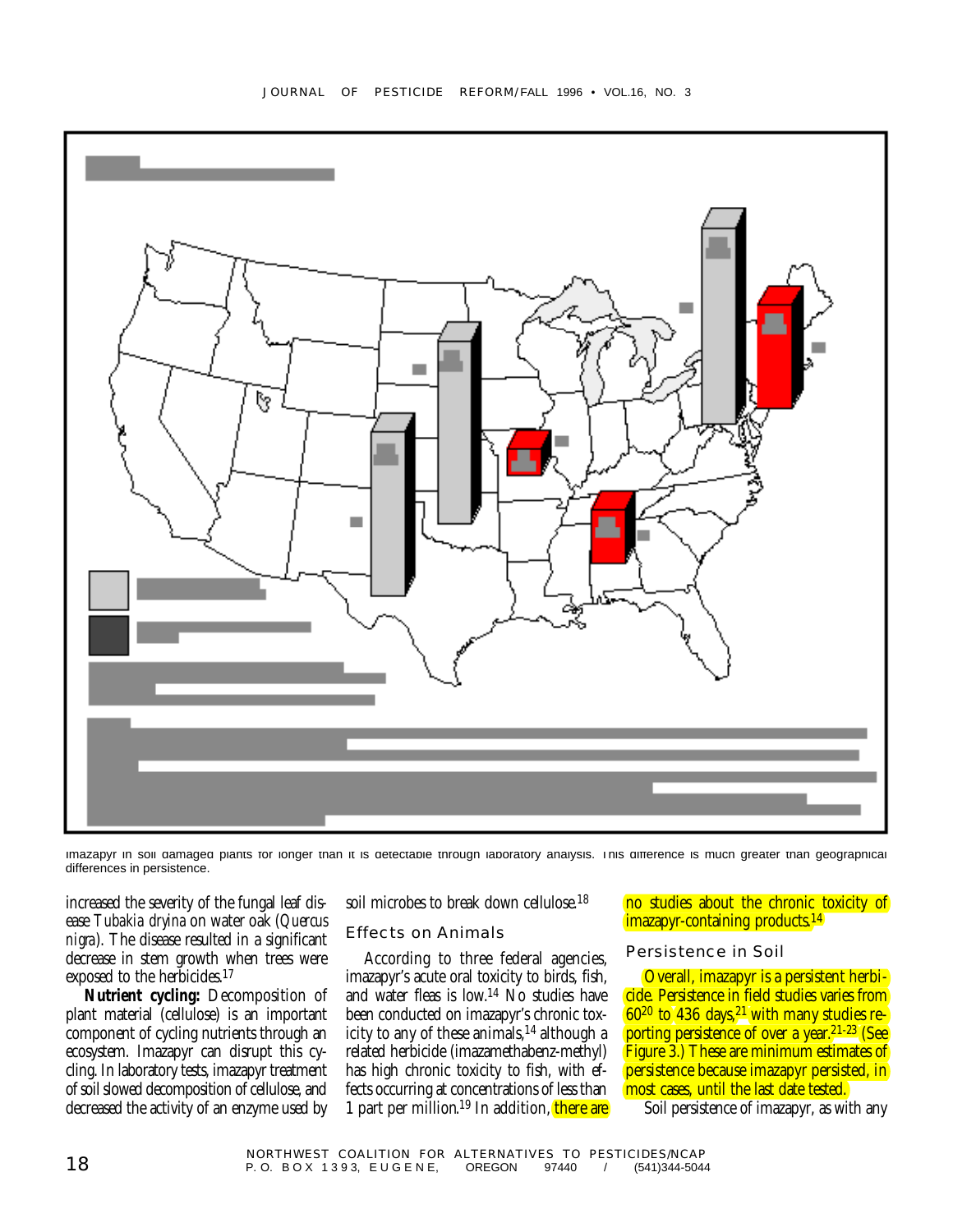

Imazapyr is mobile in most soil types, and almost as mobile as water in clay and clay loam.

pesticide, varies depending on climate, weather, soil type, and other factors. However, in the case of imazapyr, the most important factor appears to be the method used to detect imazapyr. The persistence studies measure the length of time between imazapyr application and the last detection of imazapyr residues by laboratory analysis or the last observation of imazapyr-caused plant injury. All of the studies using plant injury show longer persistence 21-23 than those that depend on laboratory analysis.<sup>21,24,25</sup> This suggests that imazapyr can cause plant damage at levels too low to detect by standard laboratory procedures. This problem has also been observed in another class of herbicides, the sulfonylureas, with the same mode of action as imazapyr. 26

A common measure of persistence is halflife, the length of time required for half of the amount of a pesticide originally applied to break down or move away. EPA reports that imazapyr's half-life is 17 months in laboratory tests. <sup>27</sup> Half-lives ranging from 21 days to 49 months have been reported

in field studies.<sup>20,28</sup> <mark>Consistent with the</mark> studies measuring persistence, the longest half-lives are reported in the studies that use plant injury to detect imazapyr. 28

#### Water Contamination

Several of imazapyr's chemical characteristics mean that it is mobile in soil and thus likely to contaminate water. Researchers in Alabama found that it was more mobile in soil than the widespread water contaminant atrazine.29 In this study it was nearly as mobile as water in some soil types. (See Fig. 4.) EPA found that it has a "moderate potential for sorption" <sup>30</sup> (ability to attach to the surface of soil particles) but a "high potential for desorption," <sup>30</sup> when it would then be able to contaminate nearby water. One field study found that between 40 and 70 percent of applied imazapyr leached down to the lowest depth tested (45 cm).28 Another study found that "significant" residues of imazapyr leached to a depth of between 1.5 and 3 meters (4.9 - 9.9 feet) depending on application rate.<sup>31</sup>

Little monitoring of imazapyr contamination of water has been done. However, the studies that have been conducted show that imazapyr does contaminate water.

In the southeastern U.S., imazapyr was found in surface water following aerial application at both of the two forestry sites for which data are publicly available. Management practices to reduce water contamination were employed at one of the sites. 32 Imazapyr was also found in groundwater following a forestry application using ground equipment in the only published study that <mark>tested for groundwater contamination.<sup>33</sup> I</mark>n the Pacific Northwest, imazapyr was found in surface water in one out of the two sites monitored by the Washington Dept. of Ecology following aerial forestry applications. Again, management practices were used to reduce water contamination. 34

Ozone degradation, a treatment used to remove pesticides from drinking water is not successful with imazapyr, removing only about half the imazapyr present. 34

# Drift

Imazapyr is a potent herbicide, so it is not surprising that drift of small amounts can severely damage valuable plants. For example, a study of the effect of simulated drift on yield and quality of potatoes found that amounts of imazapyr as small as 1/50 of the normal agricultural rate reduced potato yields to as little as one-third of unexposed plants. Yield of high quality (U.S. #1) potatoes decreased by 99 percent because folded, multiknobbed, and cracked potatoes were common. 36

There are no publicly available data about the distance that imazapyr can drift.

#### **Resistance**

Resistance to imazapyr, the ability to tolerate amounts that typically would be lethal, has developed in a number of weed species from around the world. In general this resistance has not been observed following use of imazapyr. Instead, use of other herbicides with the same mode of action (primarily the sulfonylurea herbicides) has resulted in the development of cross-resistance, when resistance to one herbicide confers resistance to others. Species in which